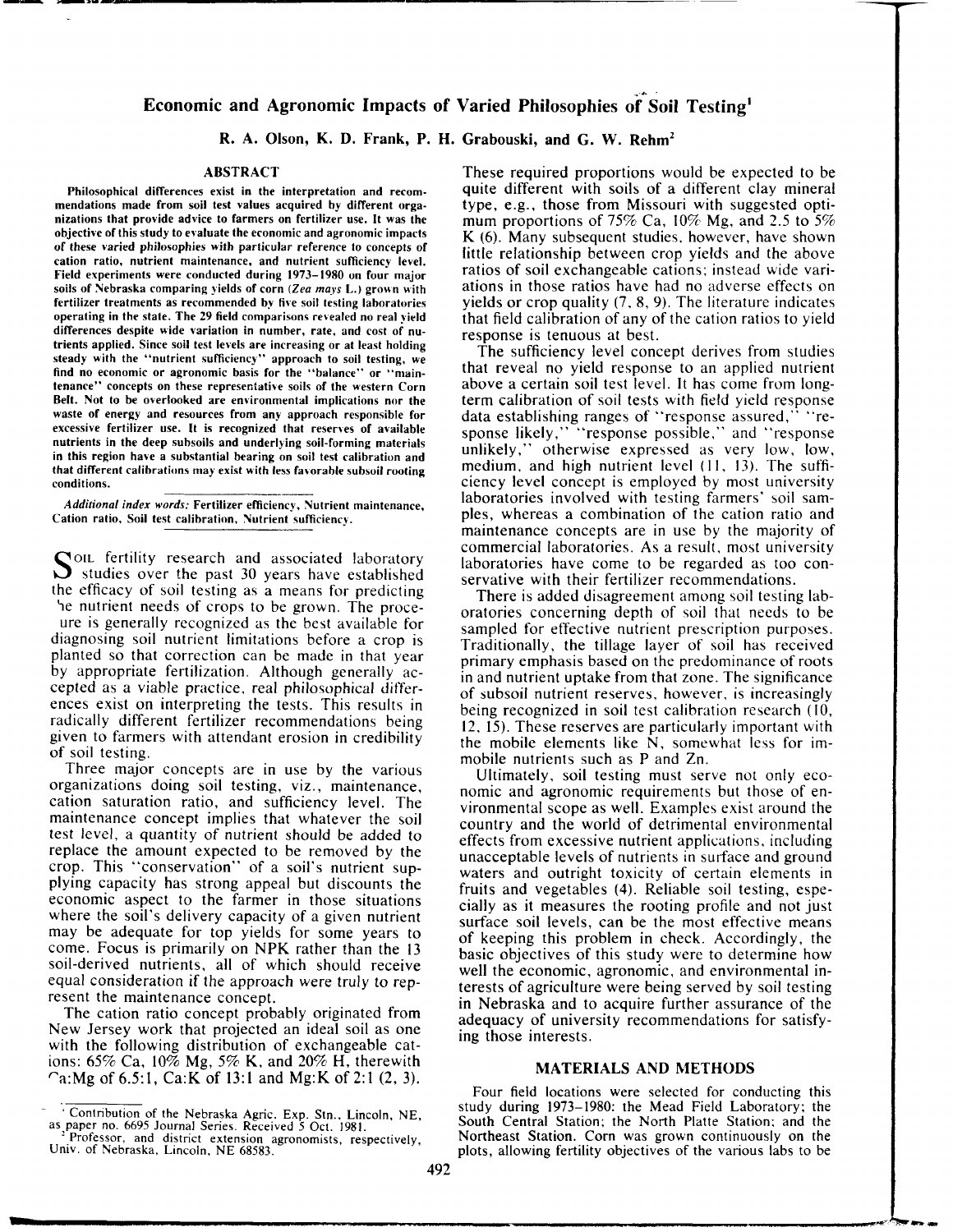|  | Table 1. Description of experimental sites |  |  |
|--|--------------------------------------------|--|--|
|--|--------------------------------------------|--|--|

| Site          | Soil type       | Yield goal | Irrigation | Years    |  |  |  |  |
|---------------|-----------------|------------|------------|----------|--|--|--|--|
|               | kg/ha           |            |            |          |  |  |  |  |
| Mead Lab      | Sharpsburg Sicl | 10.700     | Yes        | 1973-80  |  |  |  |  |
| North Platte  | Cozad Sil       | 10.700     | Yes        | 1974-80  |  |  |  |  |
| South Central | Hastings Si l   | 10,700     | Yes        | 1974-75  |  |  |  |  |
|               |                 | 12,500     | Yes        | 1976-79† |  |  |  |  |
| Northeast     | Moody Si l      | 5,700      | Nο         | 1974-80  |  |  |  |  |

†Soybeans grown in 1980 without further treatment for evaluating residual fertilizer effects.

achieved over several years' time with yield goals as specified in Table 1. The Sharpsburg (Typic Argiudoll), Hastings (Udic Argiustoll), and Moody (Udic Haplustoll) soils are three of the most extensive cultivated soil series in the state while Cozad (Fluventic Haplustoll) occupies a large area of central Platte Valley benchlands.

A representative soil sample was collected from the entire experimental area of each location in the first year, was thoroughly mixed and then divided into five subsamples. One sample was mailed to the University Soil Testing Laboratory (Lab E) and one to each of four commercial laboratories (Labs A, B, C, D) providing most of the soil testing service to Nebraska farmers. After the first year each laboratory received a soil sample composited from all the replicated plots to which fertilizer had been applied according to that laboratory's recommendations in the prior year(s). In most cases N recommendations by Lab E were made from profile samples taken to a depth of at least 60 cm with all laboratories having corresponding opportunity. The manner of handling and mailing the sample was such that no laboratory, including the University's, would know that this was not a farmer's sample. All nutrients suggested by a laboratory were assumed to be needed and were broadcast and incorporated prior to planting. A high yielding corn hybrid adapted to the respective area was planted near the accepted optimum planting date in 76 cm rows with four to six replications and cultural practices of irrigation, cultivation, and pest control applied as required for the site. Yield estimates were derived by hand harvesting ears from 12 to 15 m of row at maturity, shelling, and correcting to 15<sup>1</sup>/<sub>2</sub>% moisture. Fertilizer costs in the data figures were derived from statewide average retail costs for nutrients during the spring peak consumption period for the years involved.

Following harvest of the 1980 crop, soil samples from 0 to 15 cm, 15 to 30 cm, and by 30 cm increments through 180 cm were taken of all plots at each location. Measurements were made on these profile samples of  $NO<sub>3</sub>$ -N by steam distillation, organic matter by Walkley-Black wet digestion, pH by glass electrode on  $2\frac{1}{2}$ :1 water: soil suspension, soil P by Bray and Kurtz no. 1 extraction, and exchangeable K by flame photometry following NH<sub>4</sub>OAc extraction. Determinations were also made on surface soil samples of B by hot water extraction; CEC, Ca and Mg by NH<sub>4</sub>OAc extraction: Mn, Cu, and Fe by DTPA extraction and Zn by 0.1 N HCl extraction, all measured by atomic absorption spectroscopy; and  $SO_4$ -S by  $Ca(H_2PO_4)$ , extraction and turbidimetric analysis. The only profile data presented are those for  $NO_3$ -N in some of the figures since differences in status of other soil nutrients among lab plots were not significant below the 0 to 30 cm depth.

#### RESULTS AND DISCUSSION

Figure 1 depicts some of the more important chemical characteristics for the 180 cm profile of the four soils on which the study was conducted. The Sharpsburg and Hastings soils are slightly acid to neutral in reaction throughout, with P depletion of the B horizon but with large available P reserves in the deep subsoil.



Fig. 1. Chemical characteristics of the 180-cm profile of the control soil at the four experimental sites after the 1980 harvest.

The higher subsoil pH of Moody and Cozad from free lime presence is associated with much lower soil P levels. Organic matter contents of around  $3\%$  in the surface soils of Hastings and Moody are distinctly higher than in the Sharpsburg (eroded) and Cozad, while exchangeable K is very high in all soils. These profile characteristics of soils from the western Corn Belt present an entirely different soil fertility medium to a crop than exists in eastern soil regions with strongly acid subsoils or those western soils that are calcareous throughout the profile.

Average annual fertilizer applications as recommended by the various laboratories along with average yields and fertilizer costs for the years of the study are presented in Fig. 2, 3, 4, and 5. Yield goals were generally met throughout the course of the study at all locations despite the vagaries of climate and pest impact. No significant differences in yield occurred from treatments advocated by the different laboratories for any location except the South Central Station where results for Lab C were less than those from other laboratories. There were, however, wide differences in the kinds and amounts of nutrients recommended with resulting large disparity in costs for the fertilizer treatments. Accordingly, from the economic standpoint alone, there is no question of the superiority of the more conservative fertilizer recommendations provided by Lab E.

A modest reduction in soil pH has accompanied the N applied to all lab plots with only small differences attributable to the varied fertilizer programs to date. Lab  $E$  plots averaging about 0.2 pH unit higher in the surface soil than other lab plots (Table 2). It is evident from the data, however, that long continued application of the larger amounts of N, P, and S advocated by some of the commercial labs would accentuate the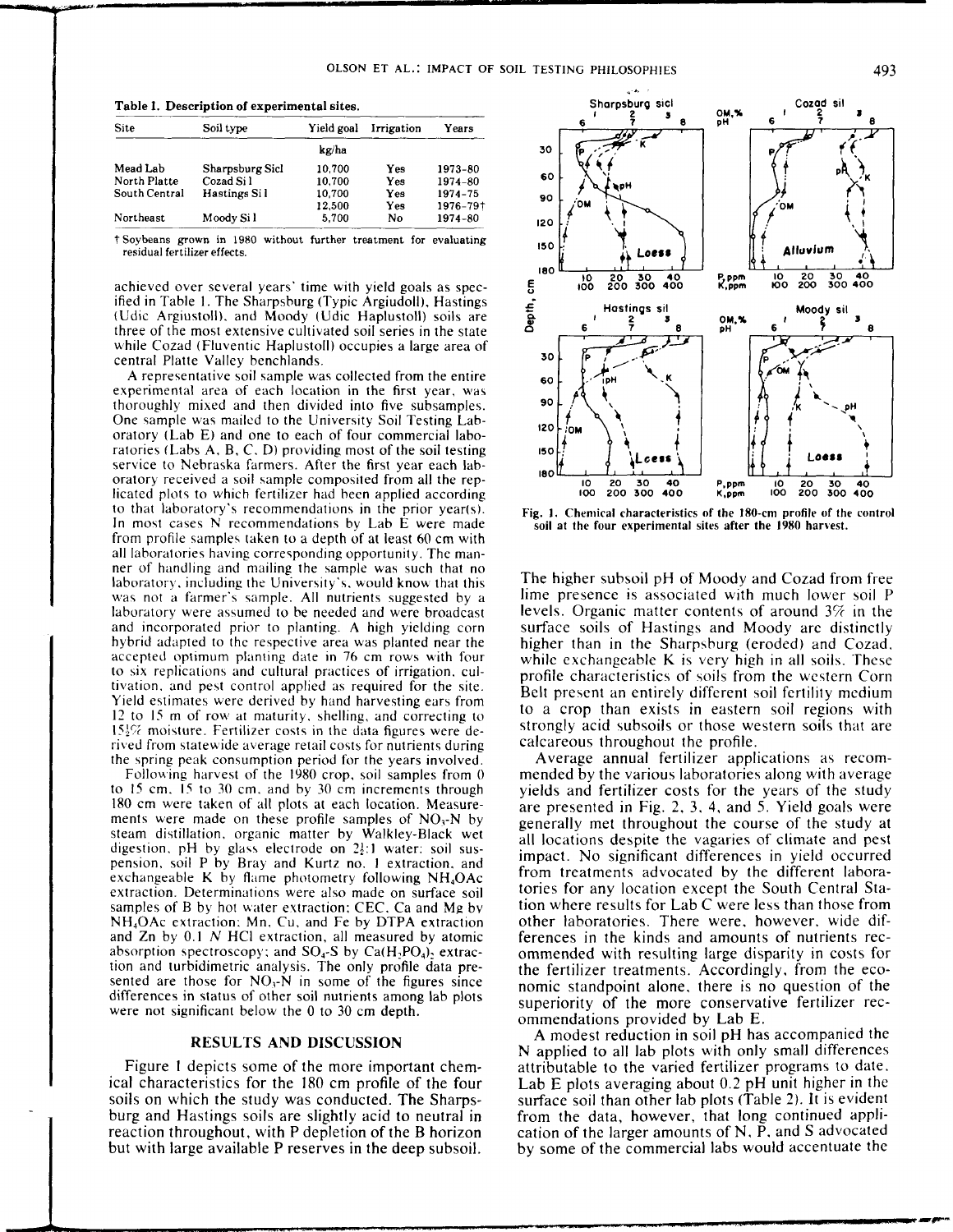| <b>Location &amp; Laboratory</b> | Nutrient |                       |                       |           |                 |                          |                          |                          |                          |     |
|----------------------------------|----------|-----------------------|-----------------------|-----------|-----------------|--------------------------|--------------------------|--------------------------|--------------------------|-----|
|                                  | NO, N    | <b>B&amp;K#1</b><br>P | Exch.<br>$\mathbf{K}$ | $SOt - S$ | 0.1 N HCl<br>Zn | <b>DTPA</b><br>Fe        | <b>DTPA</b><br>MN        | <b>DTPA</b><br>Cu        | Hot H,O<br>В             | pH  |
|                                  |          |                       |                       |           | ppm             |                          |                          |                          |                          |     |
| Mead                             |          |                       |                       |           |                 |                          |                          |                          |                          |     |
| A                                | 16       | 37                    | 349                   | 17        | 11.8            | 26                       | 1.1                      | 0.7                      | 6.2                      |     |
| В                                | 15       | 26                    | 321                   | 23        | 5.7             | 26                       | 23                       | 0.9                      | 0.5                      | 6.2 |
| $\mathbf C$                      | 17       | 21                    | 320                   | 18        | 10.4            | 27                       | 23                       | 1.2                      | 0.8                      | 6.3 |
| D                                | 12       | 28                    | 332                   | 15        | 6.7             | 27                       | 24                       | 0.9                      | 0.6                      | 6.2 |
| E                                | 20       | 20                    | 331                   | 10        | 6.8             | 22                       | 21                       | 0.9                      | 0.5                      | 6.4 |
| Control (1980)                   | 4        | 8                     | 328                   | 10        | 5.1             | 21                       | 6                        | 0.7                      | 0.6                      | 6.8 |
| Experimental area (1973)         | -        | 10                    | 267                   | ۰.        | 6.0             | $\overline{\phantom{a}}$ | -                        |                          | ۰.                       | 7.0 |
| North Platte                     |          |                       |                       |           |                 |                          |                          |                          |                          |     |
| A                                | 18       | 62                    | 490                   | 15        | 7.6             | 11                       | 11                       | 0.4                      | 0.9                      | 6.8 |
| $\, {\bf B}$                     | 17       | 36                    | 438                   | 15        | 12.3            | 8                        | 8                        | 0.5                      | 0.6                      | 7.1 |
| $\mathbf C$                      | 15       | 30                    | 415                   | 26        | 13.6            | 9                        | 8                        | 0.9                      | 0.8                      | 7.0 |
| $\mathbf D$                      | 20       | 77                    | 438                   | 19        | 5.2             | 11                       | 9                        | 0.5                      | 0.9                      | 6.9 |
| E                                | 22       | 28                    | 460                   | 20        | 6.9             | 9                        | 8                        | 0.4                      | 0.7                      | 7.1 |
| Control (1980)                   | 7        | 20                    | 406                   | 18        | 3.9             | 5                        | 7                        | 0.4                      | 0.6                      | 7.6 |
| Experimental area (1974)         | ÷        | 21                    | 417                   | ۰.        | 4.5             | $\overline{\phantom{a}}$ | $\overline{\phantom{a}}$ | $\overline{\phantom{a}}$ | $\overline{\phantom{a}}$ | 7.1 |
| South Central Station†           |          |                       |                       |           |                 |                          |                          |                          |                          |     |
| A                                | 6        | 70                    | 495                   | 16        | 11.3            | 41                       | 16                       | 1.4                      | 1.1                      | 6.5 |
| B                                | 8        | 34                    | 493                   | 19        | 10.3            | 39                       | 17                       | 1.1                      | 1.5                      | 6.6 |
| $\mathbf C$                      | 8        | 55                    | 495                   | 14        | 29.4            | 28                       | 15                       | 1.6                      | 0.7                      | 7.0 |
| $\mathbf D$                      | 8        | 59                    | 431                   | 17        | 7.3             | 34                       | 19                       | 1.1                      | 1.0                      | 6.7 |
| E                                | 9        | 33                    | 431                   | 22        | 7.5             | 22                       | 13                       | 0.9                      | 0.7                      | 7.1 |
| Control (1980)                   | 7        | 28                    | 445                   | 21        | 4.9             | 25                       | 16                       | 0.8                      | 0.6                      | 6.8 |
| Experimental area (1974)         |          | 21                    | 467                   | 15        | 3.5             | $\overline{\phantom{a}}$ | $\sim$                   | ÷.                       | 0.3                      | 6.3 |
| Northeast Station                |          |                       |                       |           |                 |                          |                          |                          |                          |     |
| A                                | 5        | 16                    | 343                   | 6         | 7.0             | 41                       | 36                       | 1.3                      | 0.7                      | 6.0 |
| $\, {\bf B}$                     | 6        | 15                    | 280                   | 5         | 6.0             | 39                       | 34                       | 1.3                      | 0.6                      | 6.0 |
| $\mathbf C$                      | 9        | 12                    | 316                   | 10        | 10.0            | 41                       | 38                       | 1.4                      | $1.0$                    | 5.9 |
| $\mathbf D$                      | 12       | 16                    | 353                   | 4         | 5.6             | 40                       | 37                       | 1.3                      | 0.8                      | 5.9 |
| E                                | 10       | 15                    | 286                   | 3         | 6.0             | 41                       | 36                       | 1.2                      | 0.9                      | 6.1 |
| Control (1980)                   | 3        | 12                    | 325                   | 3         | 5.0             | 33                       | 32                       | 1.1                      | 0.9                      | 6.2 |
| Experimental area (1974)         | ÷        | 18                    | 307                   | --        | 5.4             |                          | ۰.                       | ÷                        |                          | 6.1 |

Table 2. Soil test values on the surface 15 cm after the 1980 crop season along with values for the experimental area at initiation of the study.

† Soil was limed differentially by lab recommendations in 1976.

problem of soil acidity even in the three irrigated situations where appreciable amounts of Ca and Mg (60 to 75 ppm of the two) are supplied by the irrigation water. Pertinent to S fertilizer recommendations is the fact that irrigation water at the Mead, South Central, and North Platte locations contains from 10 to 30 ppm  $SO_4$ -S, more than enough with nominal irrigation to supply all possible crop S requirements.

Substantial differences in status of several soil nutrient elements have developed from the varied fertilizer treatments (Fig. 6, 7, 8, and 9). Note in Fig. 6 that surface soil P, Zn, and S levels have been more than doubled by some of the laboratories' treatments reaching concentrations far in excess of the University-recognized sufficiency levels expressed on the figure. After the 8-year period all lab treatments have left the Sharpsburg soil with sufficient residual  $NO<sub>3</sub>$ -N for a near optimum yield without further N addition for the 1981 crop (12). We can only conjecture as to the future hazards in trace element nutrition from the soil P and Zn levels developing with some of the laboratories' recommended treatments.

The Cozad soil is also evidencing a substantial buildup of soil P and Zn as well as Cu with some of the programs (Fig. 7). There would appear to be no logical basis for further P and Zn recommendations when levels four to five times that of known sufficiency have been reached, and again apprehension must be expressed concerning eventual impact in this case of excessive P, Zn, and Cu on Fe and other trace element nutrition.

Levels of P, Zn, and Cu have been multiplied by some of the commercial programs on the Hastings soil of the South Central Station (Fig. 8). During the 6year period represented, 36 kg/ha of Zn has been applied to the plots of Lab C raising soil Zn to an exorbitantly high level. Likewise, concern can be expressed about the increasing B concentration with some of the plots considering that 1.5 ppm B or more in the saturation extract of soil may be unsafe for the production of most crops (16). Precise levels where Cu toxicity will be manifest are not predictable, but disregarding the issue can bring on problems analogous to those of "vine producing soils" in southern France where Cu toxicity has been the No. 1 agronomic problem, the result of long-term Bordeaux mixture spraying for pest control.

The Moody soil of the Northeast Station has acquired unnecessarily high levels of  $Zn$ , S, and  $NO<sub>3</sub>-N$ from some of the commercial programs as reported in Fig. 9. The question mark on the figure concerning sufficiency level of S attributes to the need for more than a surface soil value in predicting S fertilizer requirement. The residual of 300 kg/ha of  $NO<sub>3</sub>$ -N in the 180-cm profile is enough for more than 2 years of the projected annual yield of 5,700 kg/ha in the case of Lab D, provided the  $NO<sub>3</sub>$ -N does not leach away to the ground water with attendant environmental implications.

As for the usefulness of cation saturation ratios in predicting need for K and Mg, it will be noted that K was recommended by all commercial laboratories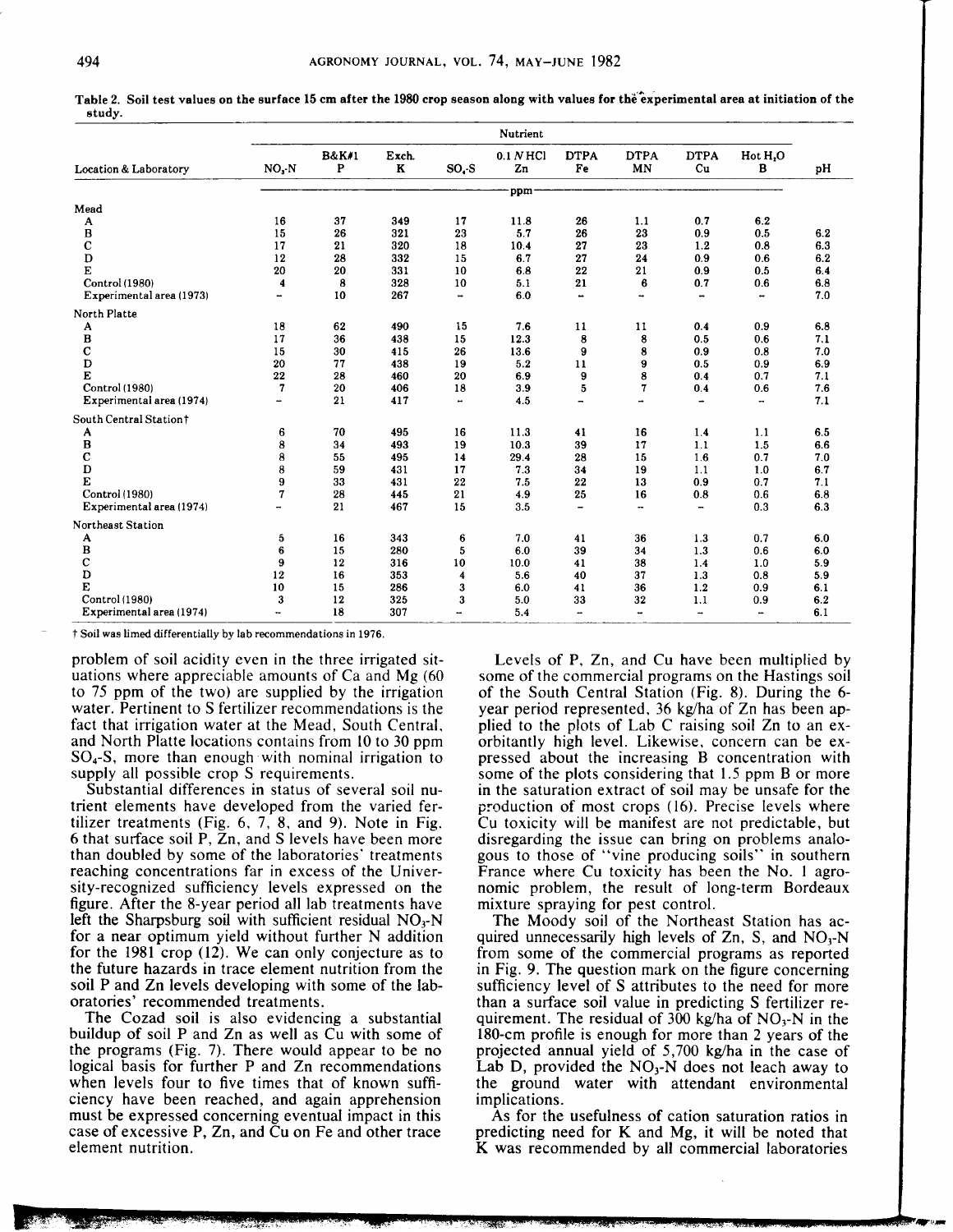

Fig. 3. Average annual grain yields, nutrients applied, and fertilizer costs for irrigated corn produced on Cozad sil, North Platte Station, with fertilizer programs recommended by labs A, B, C, D and E; 1974–80.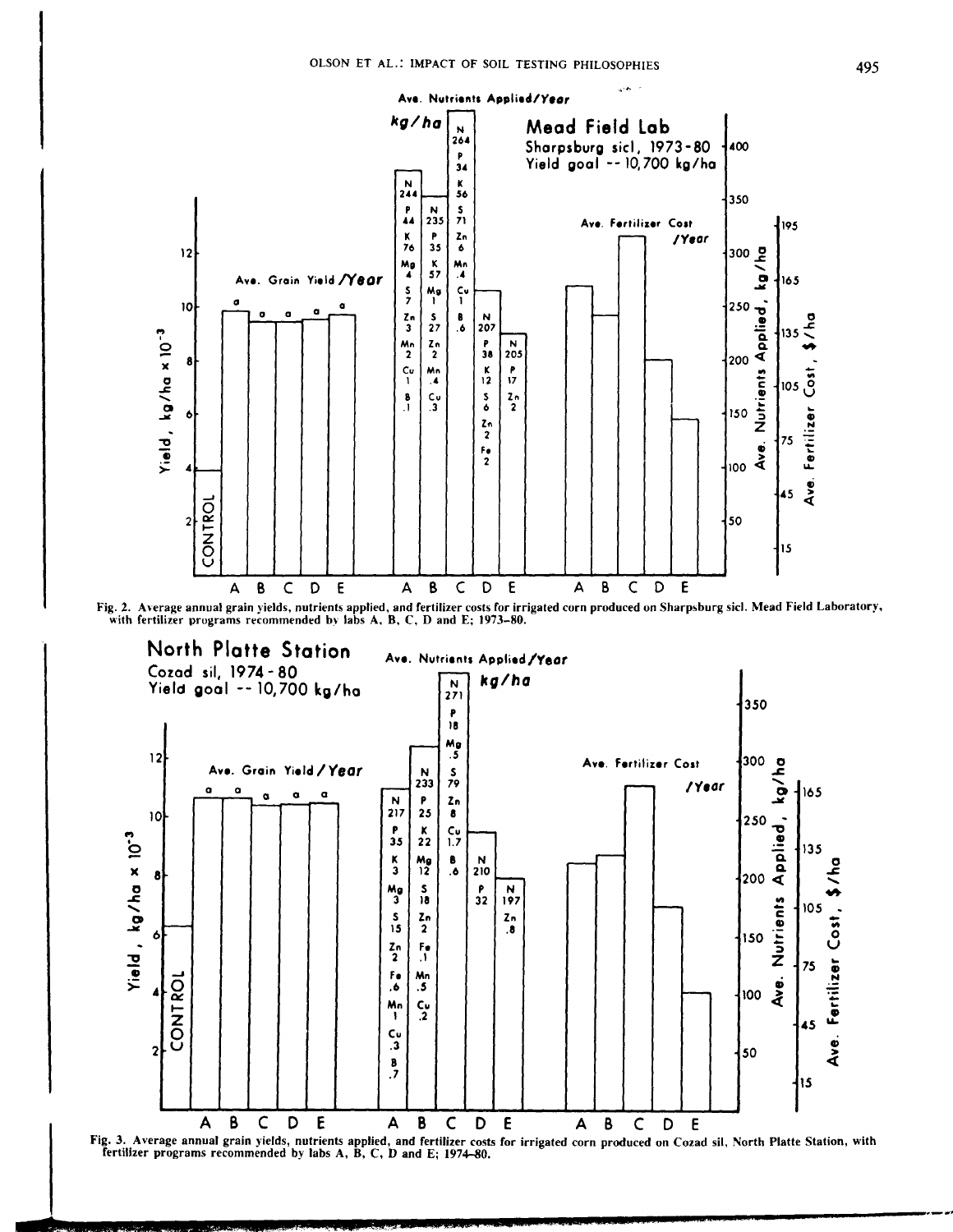

Fig. 4. Average annual grain yields, nutrients applied and fertilizer costs for irrigated corn produced on Hastings sil, with fertilizer programs recommended by labs A, B, C, D and E, 1974–79. (Yield goal of 10,700 kg/ha s



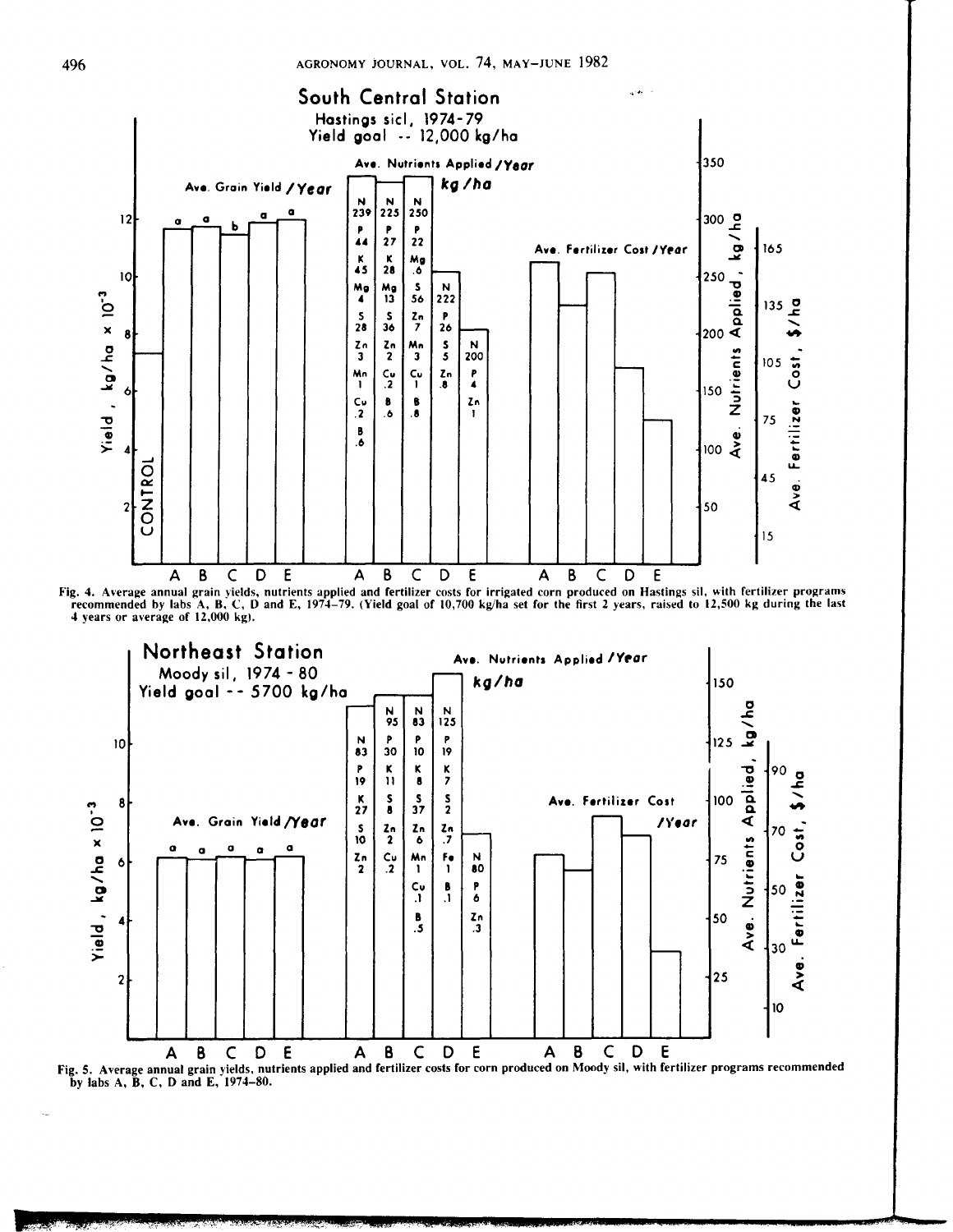





Fig. 7. Changes in nutrient status of Cozad sil surface soil effected by the varied fertilizer programs of labs A, B, C, D and E during the 7year study period (Cation capacity values obtained from control plots; B & K = Bray & Kurtz; ext. = extractable).

**REAL PROPERTY**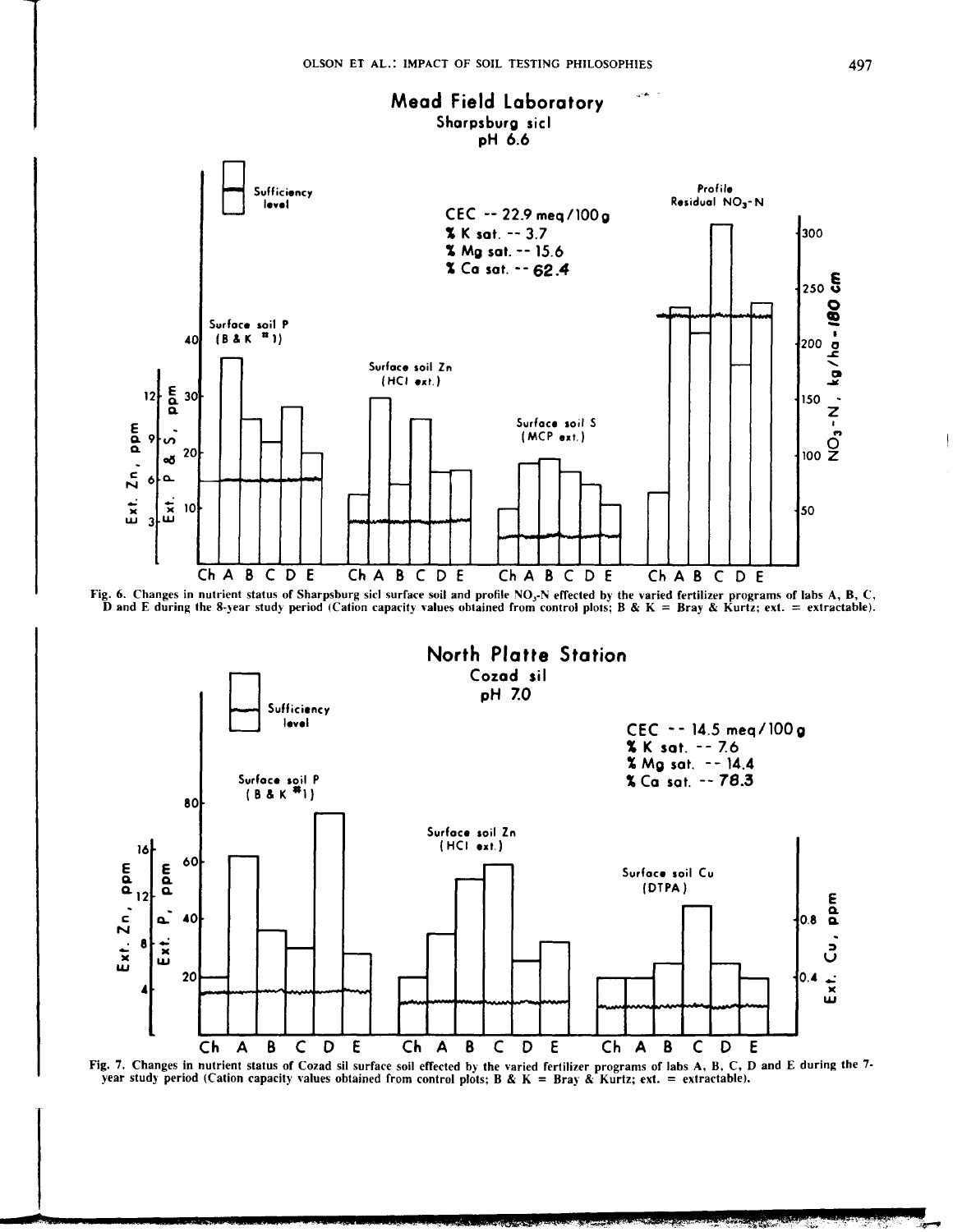

Fig. 8. Changes in nutrient status of Hastings sil surface soil effected by the varied fertilizer programs of labs A, B, C, D and E during the 6-year period (Cation capacity values obtained from control plots; B & K = Bray & Kurtz; ext. = extractable).



Fig. 9. Changes in nutrient status of Moody sil surface soil and profile NO<sub>3</sub>-N effected by the varied fertilizer programs of labs A, B, C, D and E during the 7-year period (Cation capacity values obtained from control p

 $\pm$